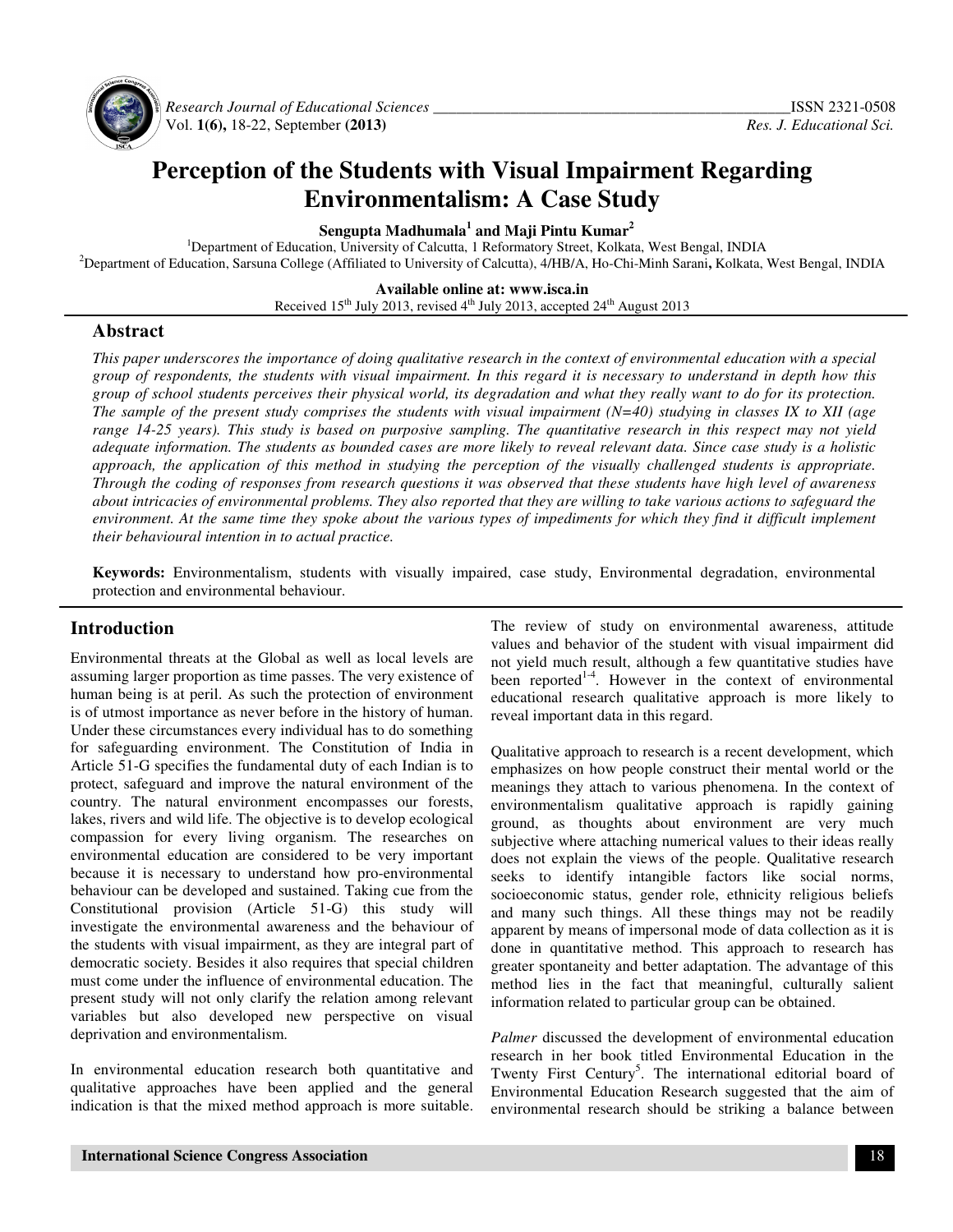qualitative and quantitative research. *Robottom and Hart*  critiqued the positivistic approach to environmental education and maintained that the launching of debate over different competing approaches to environmental education research will be helpful in understanding the theories and practices in environmental education<sup>6</sup>. Malone an exponent in this type of qualitative research emphasized *on* environmental research as activism<sup>7</sup>. It means becoming environmental activists while doing research. In other words she maintained that environmentalism is social movement through social action research. *Chawla* another researcher in the field of environmental education studied the 'significant life experiences' as part of qualitative analysis to understand more about environmentalism<sup>8</sup>. In environmental research, the researchers are emphasizing more on ontology than knowledge. *Payne* suggested that in environmental education there is a need to emphasize more on our becoming, the focus being on social ontology<sup>9</sup>. The researcher needs to study how humans grow as 'socially constructed' through social experiences. However, this type of research has been criticized as naïve and based on uncritical methodology yet such research has been claimed as preeminently rational based on reliable and valid rules of data collection8,10 *. Denzin and Lincoln* mentioned that *qualitative* research is a situated procedure with the objective of placing the observer in the real world<sup>11</sup>. They further stated that this type of empirical study is based on a set of interpretive, material practices that make the world real. In this type of research the investigator observes things in their natural setting, tries to make sense of or interpret phenomena in terms of meanings people attach to them.

There are various approaches to qualitative method of researching which essentially an umbrella term. It includes hermeneutic, reconstructive or interpretive approaches<sup>12</sup>. Often the term research is replaced by 'inquiry' or sometimes it is  $\frac{1}{2}$  simply known as ethnography<sup>12</sup>. In this study the qualitative approach to research has been adopted and within this broad approach, the case study method has been used to understand the nature of environmental behaviour in depth.

# **Methodology**

Yin postulates that the case study looks in to a contemporary phenomenon in the context of reality<sup>13</sup>. In such studies the boundaries between the phenomenon and context are blurred. Besides, research data are based on multiple sources of evidence. Case-study methodology, therefore, is the ideal research tool. According to *Stake* a case is a bounded system and case study method seeks to find out what complex things go on within that system<sup>14</sup>. It is exploratory, descriptive and explanatory in nature. A case study is a holistic approach where a particular phenomenon in this regard environmental behaviour of the students with visual impairment is studied in its natural setting that is within their college environment. It is an enquiry approach collecting data, which are rich in content involving multiple sources of information. The present study is to be

considered as third category of case study whereby a number of cases that is some students with visual impairment were selected as typical cases and interviewed on basis of some open ended questions.

**Procedure:** The following steps are usually adopted in case study research: i. Determine and define the research questions, ii. Selecting the cases and determining data gathering and analysis techniques, iii. Preparing to collect data, iv. Collect data in the field, v. Evaluate and analyse the data, vi. Preparing the report

**Determine and Define the Research Questions:** In case study researches this first step is to define the research questions so that foci of the study remain clear to the researcher and the phenomenon or the object can be unambiguously investigated. This also determines the purpose of the study. Case study method is identifying research questions. Usually case study research questions start with 'what', 'how' and 'why'. These questions are targeted to a certain number of cases. In this study the targeted cases are some specifically selected students with visual impairment. A literature survey was done to find out appropriate questions so that refined and insightful questions can be framed to elicit the data. Proper framing of questions is very important part of case study as insightful questions would yield evidence and right information for the thesis. The objectives of the study were to find about the feelings of the respondents about natural environment, its degradation, why people fail to protect environment despite having environmental awareness, reasons behind the gap between awareness and action, necessary steps to be taken to protect environment and the impediments in this regard. The following open-ended research questions were formulated: i. What do know about environmental pollution?, ii. How should environment be protected?, iii. What do you do to protect the environment?

**Selecting the Cases and Determining Data Gathering and Analysis Techniques:** The selection of appropriate cases for the research is important. The cases are to select in such a way so that reliability, validity, i.e. internal as well as external validity of the study are ascertained. At the time of selection it is to be decided what should be the designated tools of data collection. It was also decided before hand how the data were to be analyses. The number of cases was 40. The students belonged to the age group of 14 to 25. The students with visual impairment studying in classes IX to XII in schools situated in urban and semi-urban areas of West Bengal and affiliated to West Bengal Board of Secondary Education and West Bengal Council Higher Secondary Education. The selection was based on the participants' willingness to be interviewed. Many of the students were eager to talk. But as time was a constraint, the students who spoke fluently and confidently were selected.

The process of coding and categorizing the themes were also planned at this stage. As case study method constantly requires referring back to the objectives of the study it is necessary to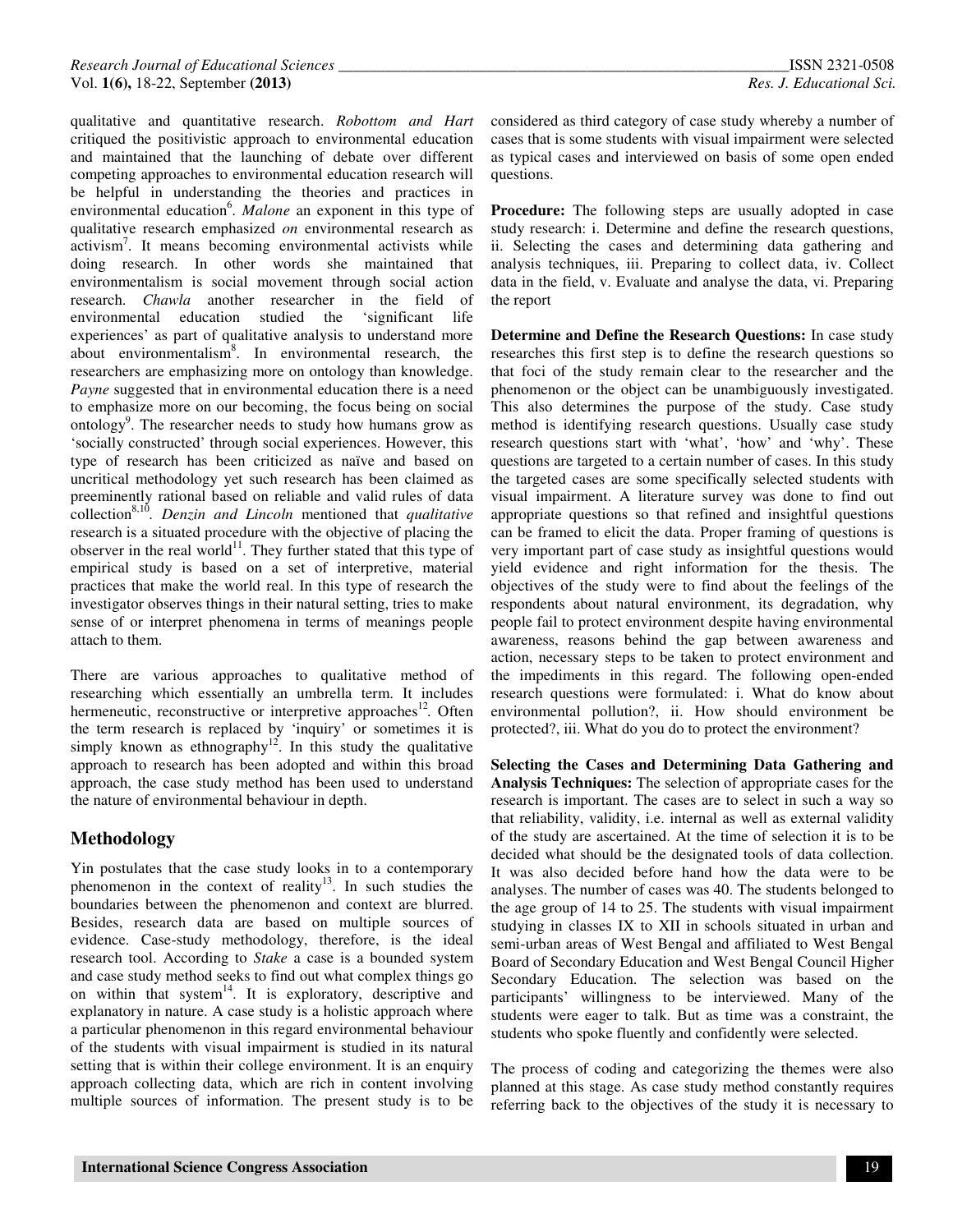choose cases from which relevant information can be gathered. So students with ample vocabulary and ability for critical thinking were selected. Actually in case study the cases are selected not on randomly but the focus is on theoretically useful cases. Emphasis is not hypothesis testing but to know more about the specified population.

Preparing To Collect Data: The designated tool for data collection for this study was interview. The authorities of the institutions that were included in the sample were contacted and permission to interview the students was obtained. During the interview session the participants were asked the abovementioned questions. The questions were open ended. Each participant was interviewed individually. On an average twenty minutes time was allotted for each session. The interview was audio taped.

**Collecting Data in the Field:** The investigator meets the participants and debriefs them. They have already completed the questionnaire as part of quantitative mode of data collection. This is a very crucial stage of data collection as data collection and analysis often overlap. Apart from audio taping the interview the researcher also took some field notes comprising the participants' gesture and postures, their overall observation regarding the issues. The researcher adopted flexible opportunistic data collection method that may be termed as iterative questioning. The researcher returned to matters previously raised by a participant and extracted related data through rephrased questions. The researcher was alert about contradictions so that a falsehood was detected and suspects' data were discarded. The above mentioned research questions were the bases of the interview questions. The researcher paraphrased, elaborated the questions and prodded the students to interact.

### **Results and Discussion**

The technique of analysis in case study is within case analysis. Cross case pattern search using divergent techniques was also adopted. The investigator examined the similarities and differences of the data and gradually the pattern began to emerge. The unique case features were also identified. Thus the researcher was able to see evidence through multiple lenses. The data from this qualitative part of research are coded. Codes are tags or labels for assigning categories of meaning to the descriptive or inferential information. This information is gathered during in depth interview or participatory observation. Codes are usually related to groups of varying size-words, phrases, sentences or whole paragraph<sup>15</sup>. Coding comprises two simultaneous activities namely data reduction and analytic categorization. The data were audio taped and played back several times while researcher organized them into categories. A few selected responses on the basis of the research questions are given below, first in Bengali and its translated versions.

*"Paribesh dushanta onekta bere gechhe. Bigwaner jinist gulo nie amra bwabahar korchhi. Segulo sadharanata upokare kaje na lagie onek manus opokare lagie. Tai sikhkhhito manusder uchit sei jatio manusder pashe darano………………"* 

**[Translated:** "The rate of pollution has increased rapidly. Scientific inventions are often abused instead of using them judiciously. It is the responsibility of the educated person like us to prevent these people from misusing scientific inventions…………"]

*"Paribesh dishon niontron korte gie je somosto samasya dekha diechhe tar modhye boro samasye holo amara porke onukoron kori orthat X korchhe na bole ami korbo na , Y korchhe na bole ami korbo na. Ai ekta monobritty mone tairi hoe gechhe ……….."* 

**[Translated:** "One of the problems of controlling pollution is that we tend to follow others' behaviour. For example X is not doing this (doing pro-environmental behaviour) Y is also not doing it. So I will not do it ……………."]

*"Paribesh dushan jemon bayu dushon, jol dushon, mati dushon ebong sabda dushon, a sob manus sobai buchhte pare kintu nije je er proti agraha hobe sai ichchha karor-e nai. Sobai sudhu dialog marar jonnya achhe . sikshita chatrachatri, tader kortobbya hobe asikshita manus-der ai sob kaje ana , Sorbopratham nijeke aisob kaje ana……….."* 

**[Translated:** "Everybody knows about environmental pollution including air pollution, water pollution, sound pollution and soil pollution. People only talk about these pollution but are not interested do anything in this regard. The students should take individual action and help ignorant people to adopt proenvironmental behaviour…………"]

*"Paribesh dushener muldai holo sikshita manus, asikshita manus to dushon na jene kore kintu sikshita manus-ra jenei beshirbhag dushan kore. Tai dushon rukhte gele sikshita manusder agia aste hobe……….."* 

[**Translated:** "Educated people are mostly responsible for environmental pollution. The uneducated people also pollute the environment without knowing the consequences so educated people should come forward to arrest pollution……………"]

*"5-e june biswa paribesh dibash hisabe palan na kore jeno atwaraksha dibash hisabe palan kora dorkar. Kenona paribesh rokhsa na korte parle nijeder roksha o hobe na……"* 

[**Translated:** "5th June should be observed as a day for self preservation not as a World Environment day. Because if we fail to protect environment then we will also fail to protect ourselves……"]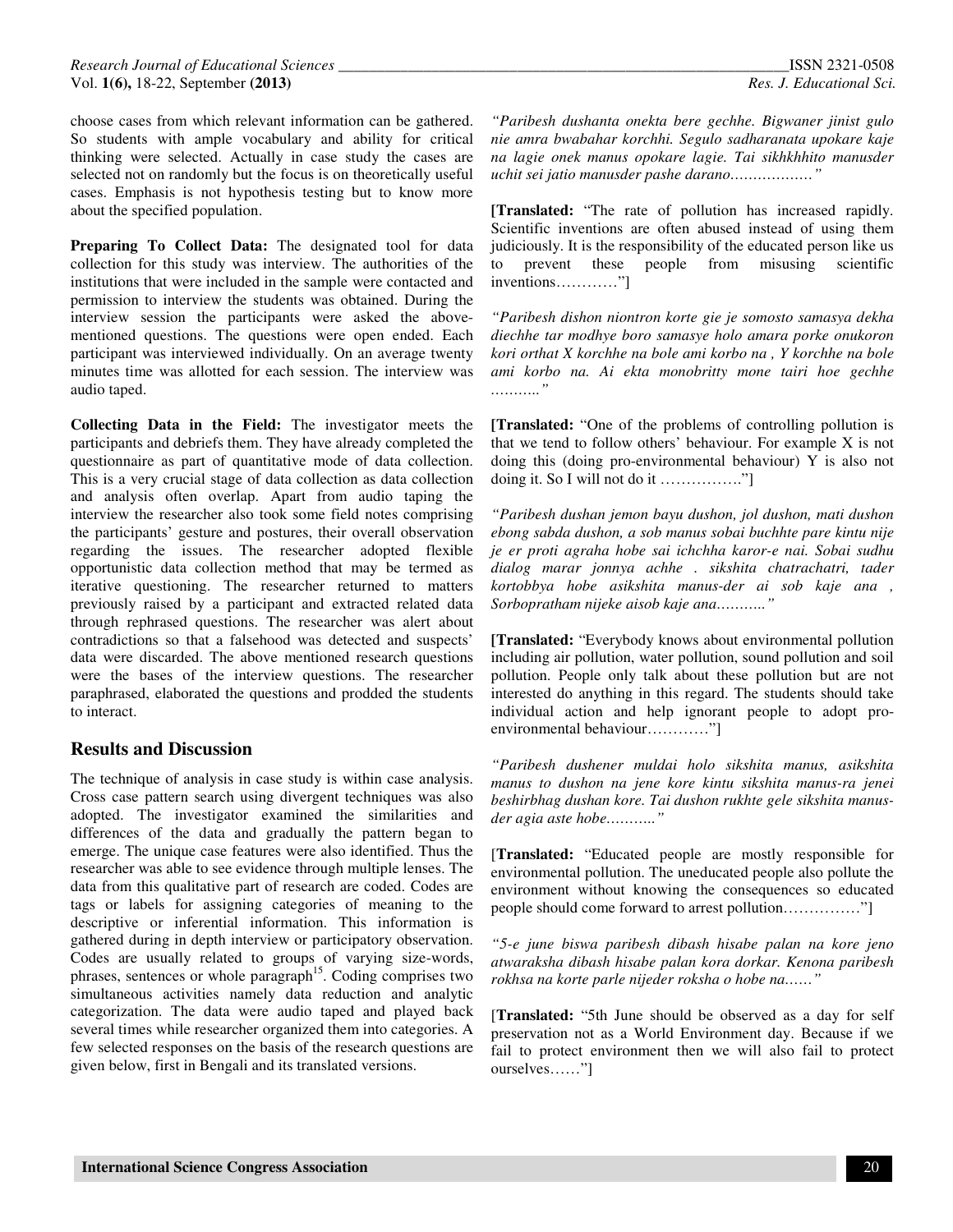*"Ajkal je dushon bere geche ta bortomane roka khubi muskil . koek bochhor dhore jemon manush dushon chalie gachhi , dushon rukhte gele o amader onek bochhor dhore chesta korte hobe, kokhonoi amader pichhie porle cholbe na…………."*

**[Translated:** "The level of pollution is so high that today it is very difficult to reduce it. As it gas continued for so many years, so we also need many years to rectify the situation. We should not give up our efforts in this regard…….."]

The quantitative data gave us a general idea regarding the level of environmental value and behaviour of the students. But qualitative data helped to add more detail, which could not be obtained from the close-ended questionnaire. Thus it is evident that rich information about environmental belief and value system of the students has been brought out by means of qualitative study. The qualitative part of the research further revealed the students' ability for critical thinking. For example they pointed how and why people shirk their responsibility and how the education system and educated people must be involved in the protection of the environment.

The responses of the participants may be summarised in the following manner: i. The participants displayed quite high level of awareness regarding pollution. They knew about pollution including different types of pollution which are responsible for damaging the nature and air, soil, sound and water in particular. They also mentioned categorically the causes of pollution and how level of pollution is adversely affecting human health. ii. The participants correctly pointed out how environment should be protected and what sort of action should be taken. They further elaborated different kinds of actions to be taken at different levels like individual, group action and measures to be adopted by the government. One of the important observations of the participant was the role of educated people in preserving environment. They mentioned that educated people should take the initiative in the protection of the environment as they are more knowledgeable in this regard and hence play active role in guiding other people who ignorant. iii. The case study interviews showed that they themselves are engaged in various type of environment related behaviour, which is best on the basic principles like reduce, recycle and reuse. One of the often practiced behaviour is plantation of tree and looking after the sapling.

First the researcher located themes and assigned initial codes in order to condense the mass data in two categories. The process of open coding resulted in the following categorization.

| <b>Questions</b>       | Code                   | <b>Responses</b>                                                             |
|------------------------|------------------------|------------------------------------------------------------------------------|
| about<br>Awareness     | Nature of pollution    | Different types of pollution like air, water, sound, soil etc (85%)          |
| environmental          | pollution<br>Why<br>is | Misuse of scientific inventions. $(55\%)$                                    |
| pollution              | increasing             | Industrial growth (85%)                                                      |
|                        |                        | Use of pesticide $(65\%)$                                                    |
|                        | How does it affect     | Different types of diseases like cancer and immunity disorder (70%)          |
|                        | human health           |                                                                              |
| Ways and means of      | Individual action      | Writing protest letter (45%)                                                 |
| protecting             |                        | Taking part in environment progremme (67.5%)                                 |
| environment            | Group action           | Organise rally $(55\%)$                                                      |
|                        |                        | Group activity like cleaning the road (35%)                                  |
|                        | Govt. action           | Environmental laws (78%)                                                     |
|                        | Role<br>of<br>educated | Taking leadership role (72.5%)                                               |
|                        | people                 | Taking initiative (80%)                                                      |
| Respondents'           | Recycle                | Selling old news paper and polybag $(60\%)$                                  |
| behaviour<br>regarding | Reuse                  | Using old cloth, paper etc $(55%)$                                           |
| pollution              | Reduce                 | Saving fossil fuel like switching off fans and use of natural recourses like |
|                        |                        | saving water (85%)                                                           |
|                        | Tree plantation        | Planting and looking after sapling (97.5%)                                   |